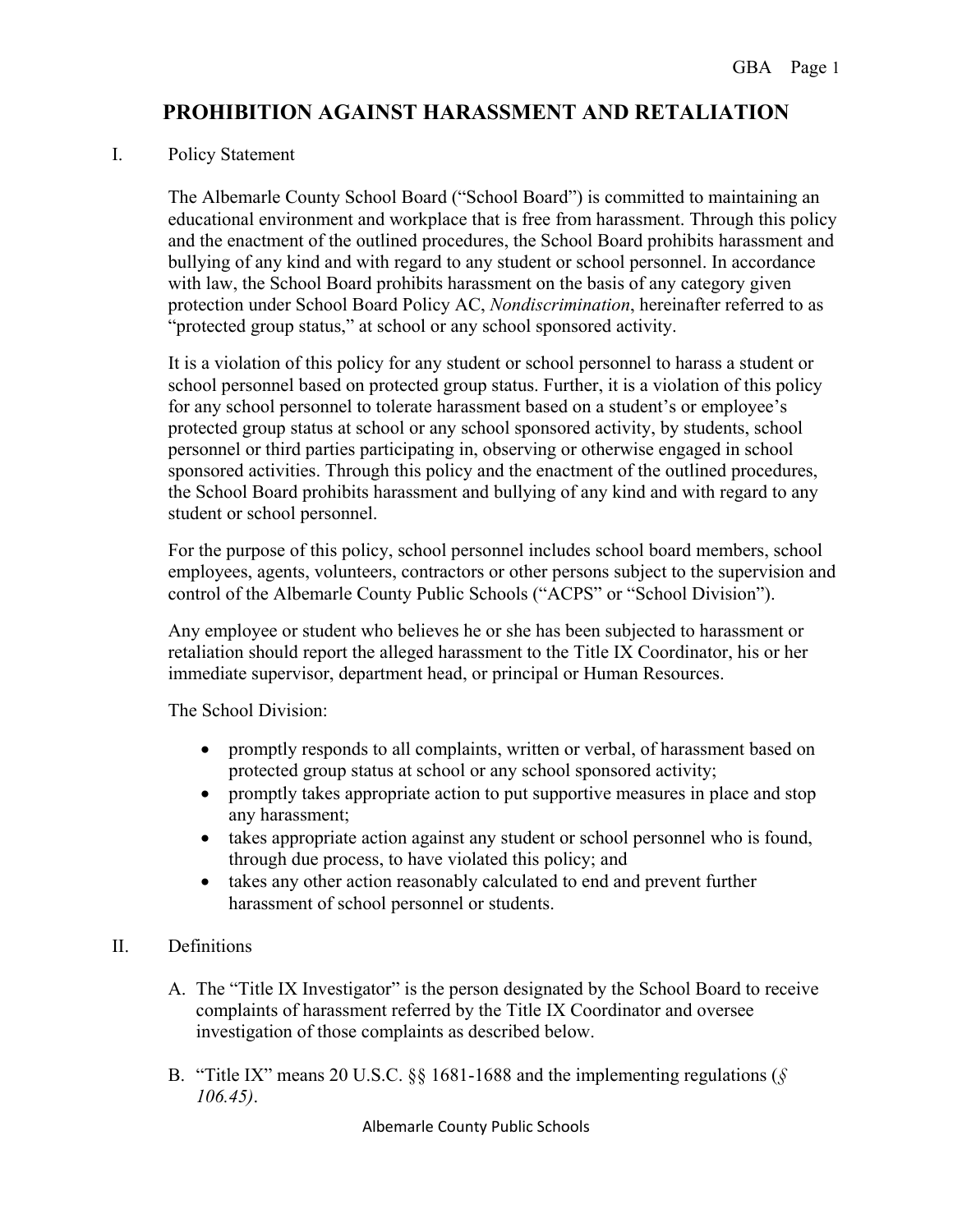- C. The "Title IX Coordinator" means the person designated by the School Board to coordinate its efforts to comply with its responsibilities under this policy and Title IX. The Title IX Coordinator may be contacted at titleix complaints  $@k12$  albemarle.org.
- D. "Consent" is clear, unambiguous, and voluntary agreement between participants to engage in specific sexual activity.
- E. "Actual knowledge" means notice of sexual harassment prohibited by Title IX or allegations of sexual harassment prohibited by Title IX to the Title IX Coordinator or any employee of an elementary or secondary school.
- F. "Complainant" means an individual who is alleged to be the victim of conduct that could constitute sexual harassment prohibited by Title IX.
- G. "Formal complaint" means a document filed by a complainant or signed by the Title IX Coordinator alleging sexual harassment prohibited by Title IX against a respondent and requesting that the allegation be investigated. A formal complaint may be filed with the Title IX Coordinator in person, by mail, or by electronic mail. When the Title IX Coordinator signs a formal complaint, the Title IX Coordinator is not a complainant or otherwise a party. The allegations in a formal complaint must be investigated. In response to a formal complaint, the Title IX Grievance Process is followed.
- H. "Program or activity" includes locations, events or circumstances over which the School Board exercises substantial control over both the respondent and the context in which the sexual harassment occurs.
- I. "Respondent" means an individual who has been reported to be the perpetrator of conduct that could constitute sexual harassment prohibited by Title IX.
- J. "Supportive measures" means non-disciplinary, non-punitive individualized services offered as appropriate, as reasonably available, and without fee or charge to the complainant or the respondent before or after the filing of a formal complaint or where no formal complaint has been filed. Such measures are designed to restore or preserve equal access to the School Board's education program or activity without unreasonably burdening the other party, including measures designed to protect the safety of all parties or the educational environment, or deter sexual harassment. Supportive measures may include counseling, extensions of deadlines or other course-related adjustments, modifications of work or class schedules, campus escort services, mutual restrictions on contact between the parties, changes in work locations, leaves of absence, increased security or monitoring of parts of campus, and other similar measures. Any supportive measures provided to the complainant or respondent are maintained as confidential, to the extent that maintaining such confidentiality does not impair the ability to provide supportive measures. The Title IX Coordinator is responsible for coordinating the effective implementation of supportive measures.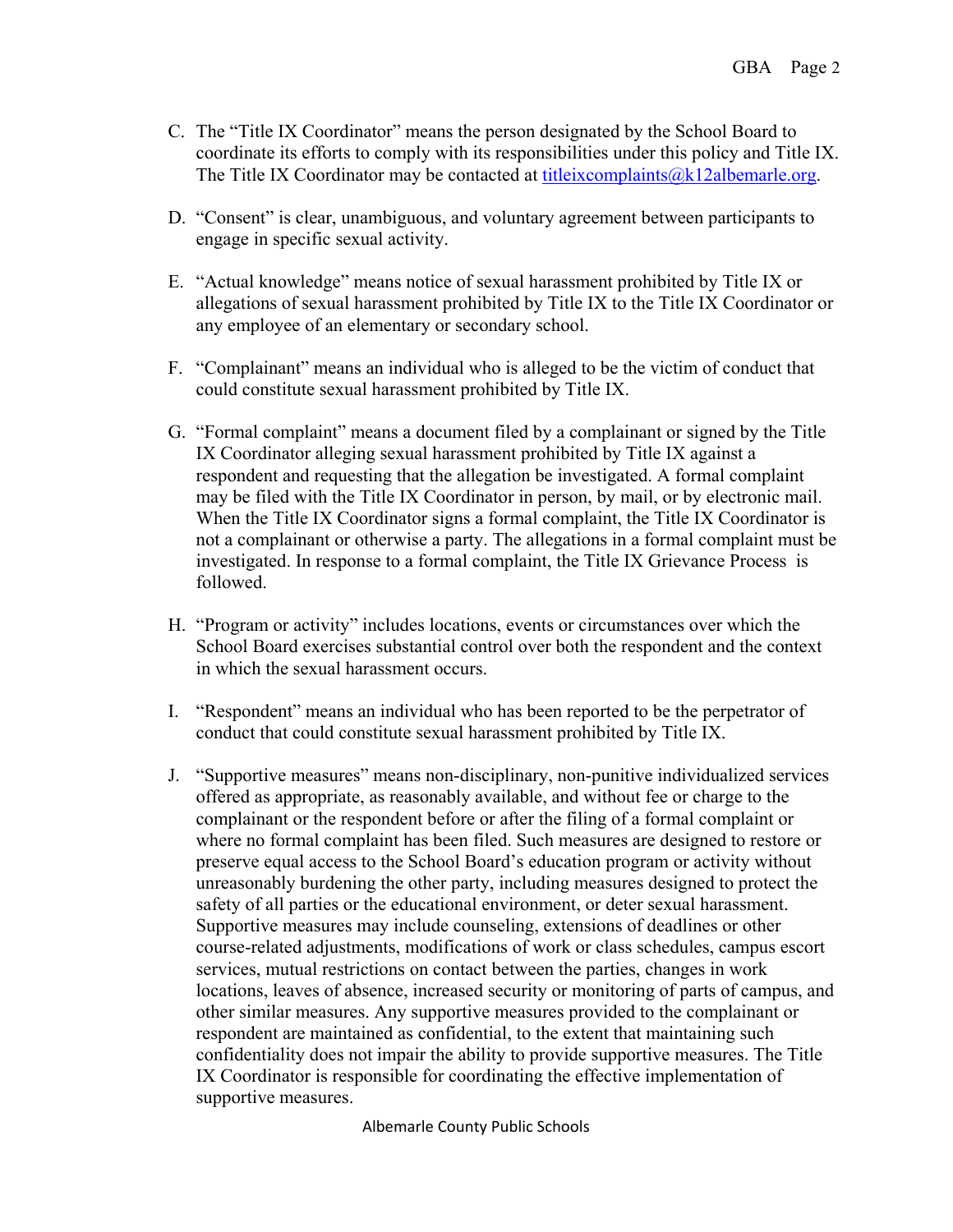### III. Prohibited Conduct

#### A. Harassment Based on Sex

Harassment based on sex consists of unwelcome sexual advances, requests for sexual favors, sexually motivated physical conduct or other verbal or physical conduct or communication, which may include use of cell phones or the internet, of a sexual nature when

- submission to that conduct or communication is made a term or condition, either explicitly or implicitly, of obtaining or retaining employment or education;
- submission to or rejection of the conduct or communication by an individual is used as a factor in decisions affecting that individual's employment or education; or
- that conduct or communication substantially or unreasonably interferes with an individual's employment or education, or creates an intimidating, hostile or offensive employment or educational environment (i.e. the conduct is sufficiently serious to limit a student's or employee's ability to participate in or benefit from the educational program or work environment).

Examples of conduct which may constitute harassment based on sex if it meets the immediately preceding definition include, but are not limited to:

- unwelcome sexual physical contact
- unwelcome ongoing or repeated sexual flirtation or propositions, or remarks
- sexual slurs, leering, epithets, threats, verbal abuse, derogatory comments or sexually degrading descriptions
- graphic comments about an individual's body
- sexual jokes, notes, stories, drawings, gestures or pictures
- spreading sexual rumors
- touching an individual's body or clothes in a sexual way
- displaying sexual objects, pictures, cartoons or posters
- impeding or blocking movement in a sexually intimidating manner
- sexual violence
- display of written materials, pictures, or electronic images
- unwelcome acts of verbal, nonverbal, written, graphic, or physical conduct based on sex or sex stereotyping

"Sexual harassment prohibited by Title IX" means conduct on the basis of sex that satisfies one or more of the following:

- an employee of the School Board conditioning the provision of an aid, benefit, or service of the School Board on an individual's participation in unwelcome sexual conduct;
- unwelcome conduct determined by a reasonable person to be so severe, pervasive, and objectively offensive that it effectively denies a person equal access to the School Board's education program or activity; or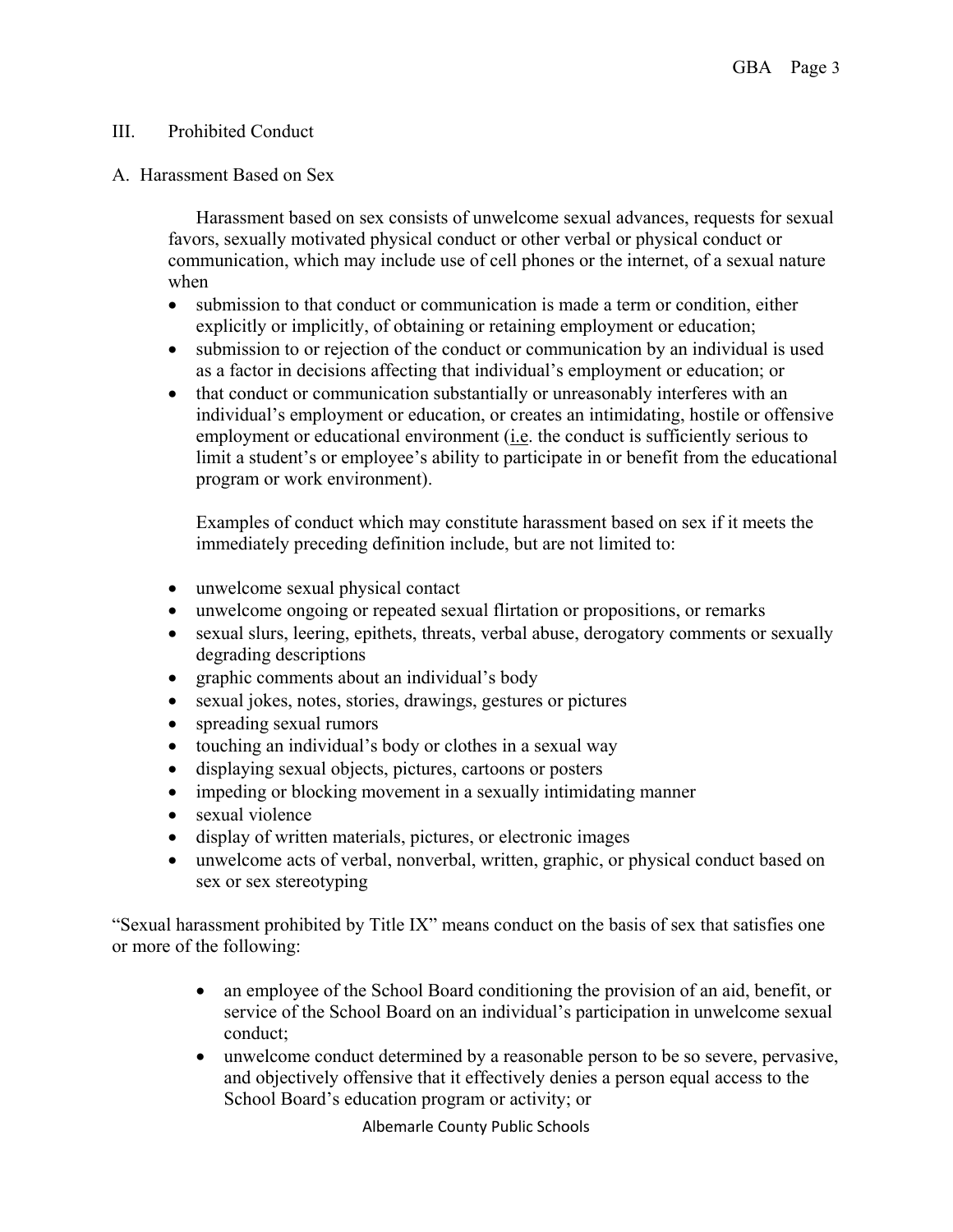- "sexual assault as defined in 20 U.S.C.  $\S$  1092(f)(6)(A)(v), "dating violence" as defined in 34 U.S.C. § 12291(a)(10), "domestic violence" as defined in 34 U.S.C. § 12291(a)(8), or "stalking" as defined in 34 U.S.C. § 12291(a)(30), and,
- sexual harassment may include a single instance of sexual assault, dating violence, domestic violence, or stalking.
- B. Harassment Based on Race, National Origin, Disability, or Religion
	- For all other types of harassment or discrimination, for example, harassment based on race, national origin, disability or religion refer to policy GB, Equal Employment Opportunity/Nondiscrimination or policy JB, Equal Opportunities.
- C. Additional Prohibited Behavior

Behavior that is not unlawful or does not rise to the level of illegal harassment or retaliation may nevertheless be unacceptable for the educational environment or the workplace. Demeaning or otherwise harmful actions are prohibited, particularly if directed at personal characteristics including, but not limited to, socioeconomic level, sexual orientation, perceived sexual orientation, gender identity or gender expression, regardless of whether the personal characteristic is protected by law. Through this policy and the enactment of the outlined procedures, the School Board prohibits harassment and bullying of any kind and with regard to any student or school personnel.

### IV. Complaint Procedure

### A. File Report

Any student or school personnel who believes he or she has been the victim of harassment prohibited by law or by this policy by a student, school personnel or a third party should report the alleged harassment to his or her immediate supervisor, department head, or principal Human Resources, or the Title IX Coordinator. All complaints must be received by or submitted to the Title IX Coordinator. The alleged harassment should be reported as soon as possible, and the report generally should be made within fifteen (15) school days of the occurrence. Further, any student, employee, or contractor of the school division who has knowledge of conduct which may constitute prohibited harassment should report such conduct to the Title IX Coordinator or to any school personnel. Any school personnel who has notice that a student or other school personnel may have been a victim of prohibited harassment shall immediately report the alleged harassment to the Title IX Coordinator. Any complaint that involves the Title IX Coordinator should be reported to the Superintendent.

The reporting party should use the form, Report of Harassment, JFHA-F, to file a formal complaint of harassment. However, oral reports and other written reports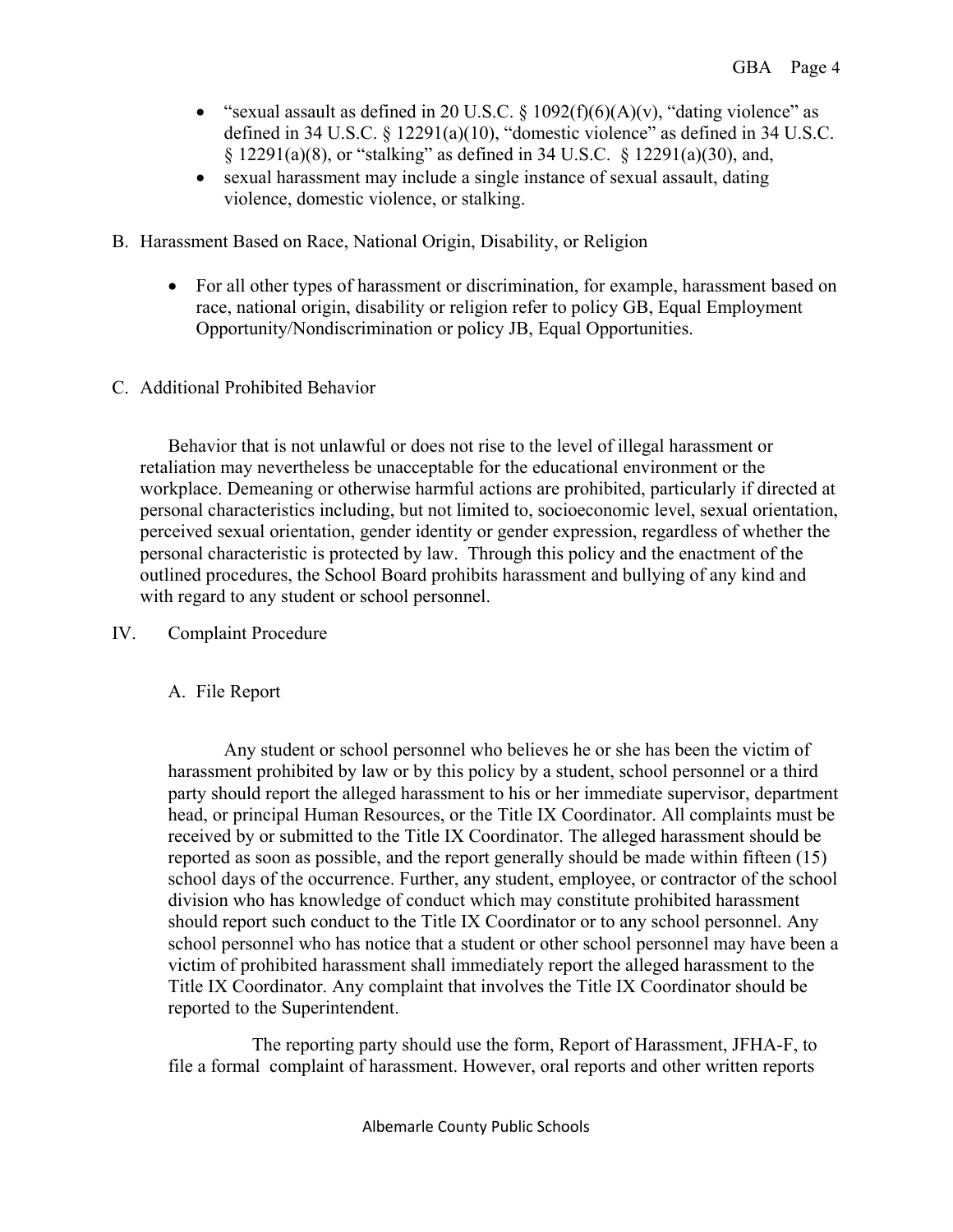are also accepted. A report may be filed with a school employee. A formal complaint must be filed with the Title IX Coordinator.

The complaint and identity of the Complainant and Respondent may be disclosed only in the Grievance Process. Additionally, a Complainant who wishes to remain anonymous shall be advised by the Title IX Coordinator that identity may be disclosed during the Grievance Process.

After receiving a complaint, the Title IX Coordinator makes an initial determination whether the allegations may constitute sexual harassment prohibited by Title IX. If The Title IX Coordinator determines that the Complaint is cognizable under Title IX, the Title IX Coordinator shall initiate the Grievance Process. If the complainant is not eligible for the Title IX Grievance Process the complaint may still be handled under School Board Policy GB, *Equal Employment Opportunity*.

The Title IX Coordinator also determines whether the alleged harassment may also constitute criminal conduct and ensures that law enforcement officials are notified if necessary.

If the alleged harassment may also constitute child abuse, it must be reported to the Department of Social Services in accordance with policy GAE, *Child Abuse and Neglect Reporting.* 

Other duties assigned to the Title IX Coordinator include:

- assesses the training needs of the school division in connection with complaints;
- arranges necessary training; and
- ensures that any harassment investigation is conducted by an impartial investigator who is trained in the requirements of equal employment/education opportunity and has the authority to protect the alleged victim and others during the investigation.
- B. Investigation by the Title IX Investigator

Generally, the Title IX Investigator

- receives complaints of harassment referred by the Title IX Coordinator, and
- conducts or oversees the investigation of any alleged harassment referred by the Title IX Coordinator.

C. Title IX Coordinator Informal Procedure

If the person allegedly harassed and the person accused of harassment agree to resolve the complaint informally, they shall each be informed that they have the right to abandon the informal procedure at any time in favor of the initiation of the Title IX Coordinator grievance process set forth herein.

D. Title IX Grievance Process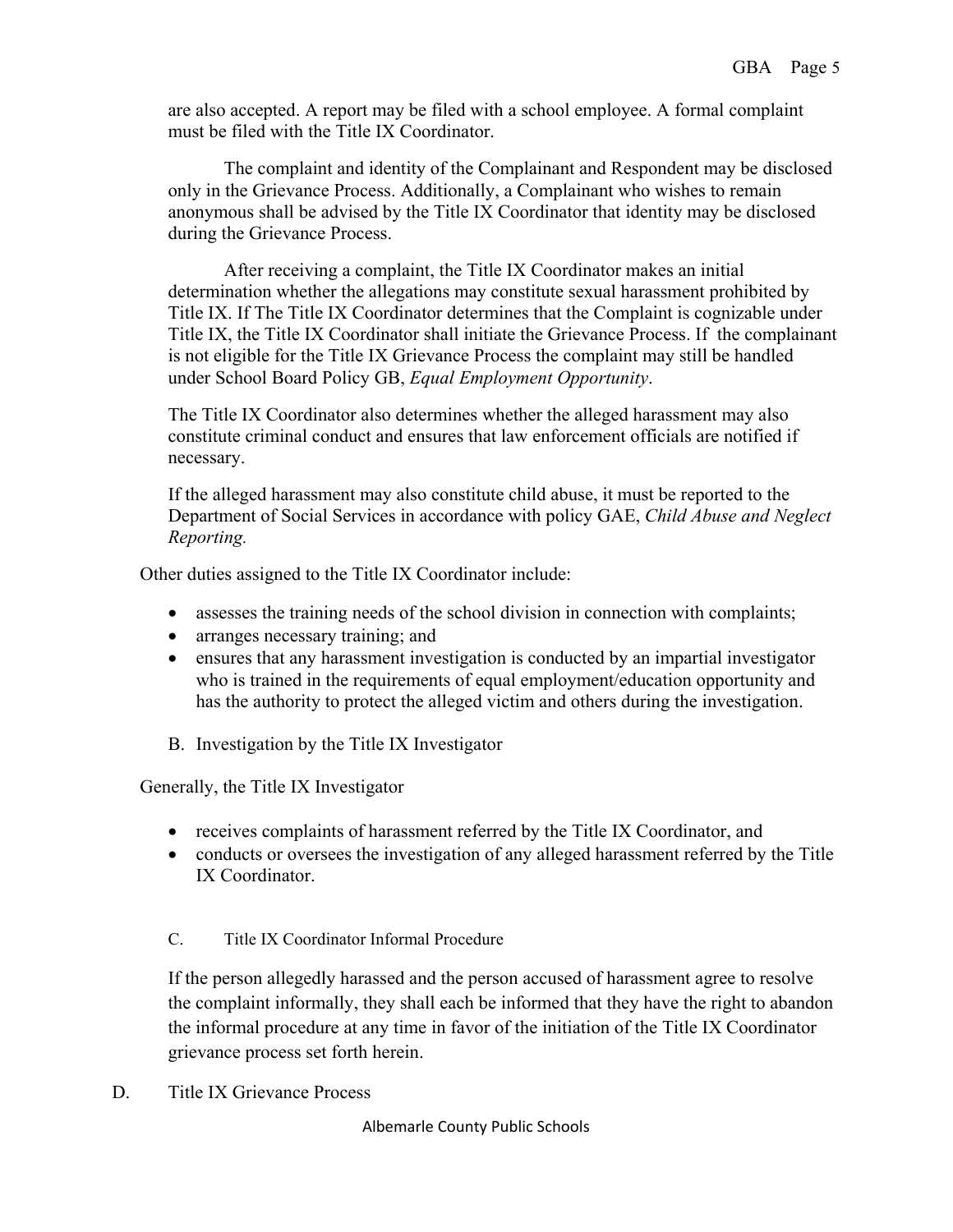### Generally

Any person may report sex discrimination prohibited by Title IX, including sexual harassment (whether or not the person reporting is the person alleged to be the victim of conduct that could constitute sex discrimination or sexual harassment), in person, by mail, by telephone, or by electronic mail, using the contact information listed for the Title IX Coordinator or by any other means that results in the Title IX Coordinator receiving the person's verbal or written report. The reporting party may use the form, Report of Harassment, GBA-F/JFHA-F, to make a complaint. Such a report may be made at any time, including non-business hours, by using the telephone number or electronic mail address, or by mail to the office address listed for the Title IX Coordinator.

Complainants and respondents are treated equitably by offering supportive measures to a complainant and by following this grievance process before the imposition of any disciplinary sanctions or other actions that are not supportive measures against a respondent.

The Title IX Coordinator promptly contacts the complainant to discuss the availability of supportive measures, consider the complainant's wishes with respect to supportive measures, inform the complainant of the availability of supportive measures with or without the filing of a formal complaint, and explain the process for filing a formal complaint.

Applicants for admission and employment, students, parents or legal guardians, employees, and all unions or professional organizations holding collective bargaining or professional agreements with the School Board are notified

- of the name or title, office address, electronic mail address, and telephone number of the Title IX Coordinator; and
- that the School Board does not discriminate on the basis of sex in its education program or activity and that it is required by Title IX not to discriminate in such a manner. The notification states that the requirement not to discriminate extends to admission and employment and that inquiries about the application of Title IX may be referred to the Title IX Coordinator, the Assistant Secretary for Civil Rights of the United States Department of Education, or both.

The School Board prominently displays the contact information for the Title IX Coordinator and this policy on its website and in each handbook or catalog it makes available to persons listed above who are entitled to notifications.

Nothing herein precludes a respondent from being removed from the School Board's education program or activity on an emergency basis, provided that an individualized safety and risk analysis determines that an immediate threat to the physical health or safety of any student or other individual arising from the allegations of sexual harassment justifies removal, and that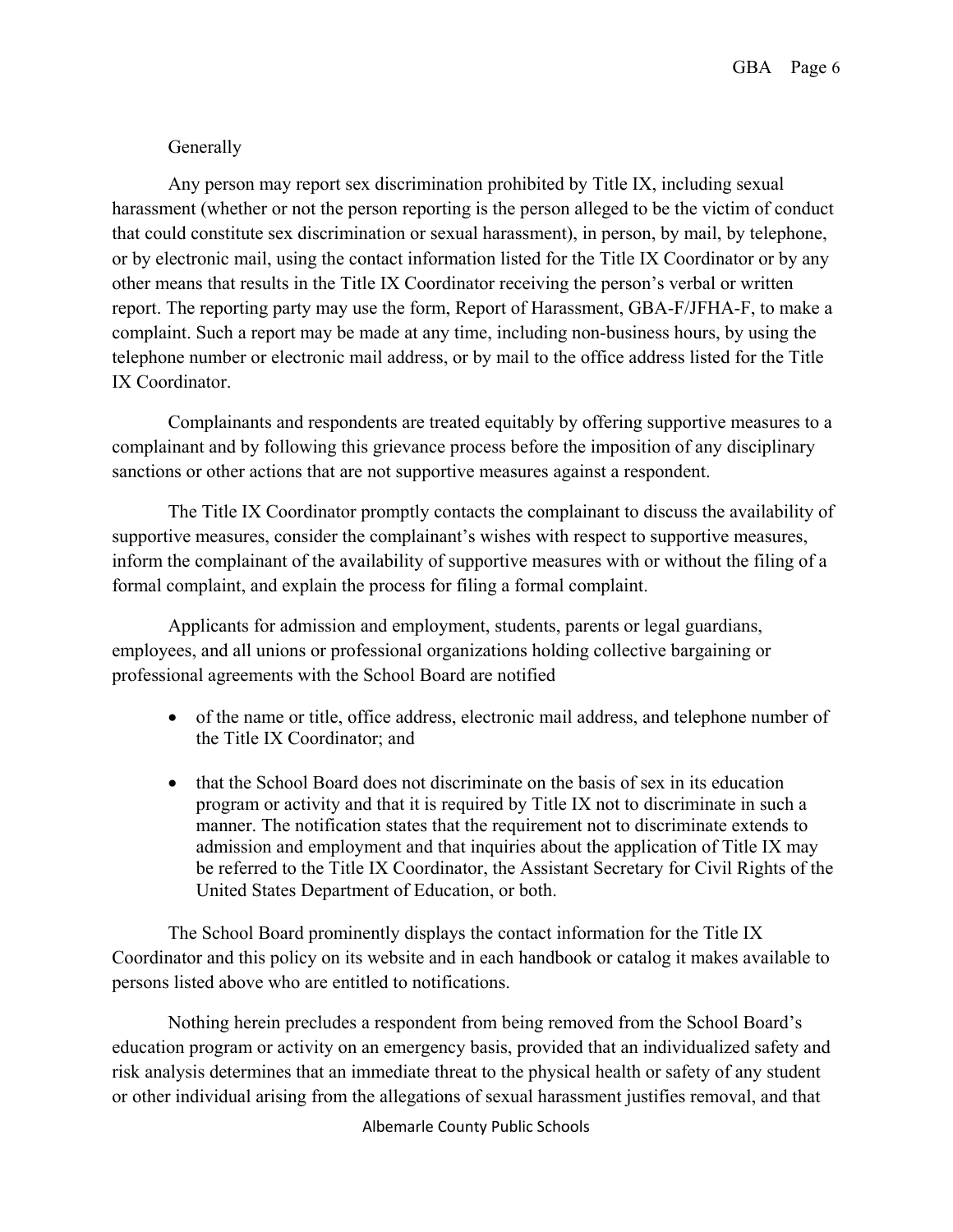the respondent is provided with notice and an opportunity to challenge the decision immediately following the removal.

Nothing herein precludes a non-student employee respondent from being placed on administrative leave during the pendency of a grievance process.

This grievance process treats complainants and respondents equitably by providing remedies to a complainant where a determination of responsibility for sexual harassment has been made against the respondent, and by following this process before the imposition of any disciplinary sanctions or other actions that are not supportive measures against a respondent. Remedies are designed to restore or preserve equal access to the School Board's education program or activity.

The respondent is presumed not responsible for the alleged conduct until a determination regarding responsibility is made at the conclusion of the grievance process.

All relevant evidence is evaluated objectively, including both inculpatory and exculpatory evidence. Credibility determinations are not based on a person's status as a complainant, respondent, or witness.

Any Title IX Coordinator, investigator, decision-maker, or any person who facilitates an informal resolution process may not have a conflict of interest or bias for or against complainants or respondents generally or an individual complainant or respondent.

Title IX Coordinators, investigators, decision-makers, and any person who facilitates an informal resolution process receives training on the definition of sexual harassment prohibited by Title IX, the scope of the School Board's education program or activity, the manner in which to conduct an investigation and grievance process including appeals, and informal resolution processes, and serving impartially by avoiding prejudgment of the facts at issue, conflicts of interest, and bias. Decision-makers receive training on issues of relevance of questions and evidence, including when questions and evidence about the complainant's sexual predisposition or prior sexual behavior are not relevant. Investigators receive training on issues of relevance in order to create investigative reports that fairly summarize relevant evidence.

A finding of responsibility may result in disciplinary action up to and including expulsion for students or dismissal of employees.

The standard of evidence used to determine responsibility is preponderance of the evidence.

This grievance process does not allow, rely upon, or otherwise use questions or evidence that constitute, or seek disclosure of, information protected under a legally recognized privilege unless the person holding such privilege has waived the privilege.

Notice of allegations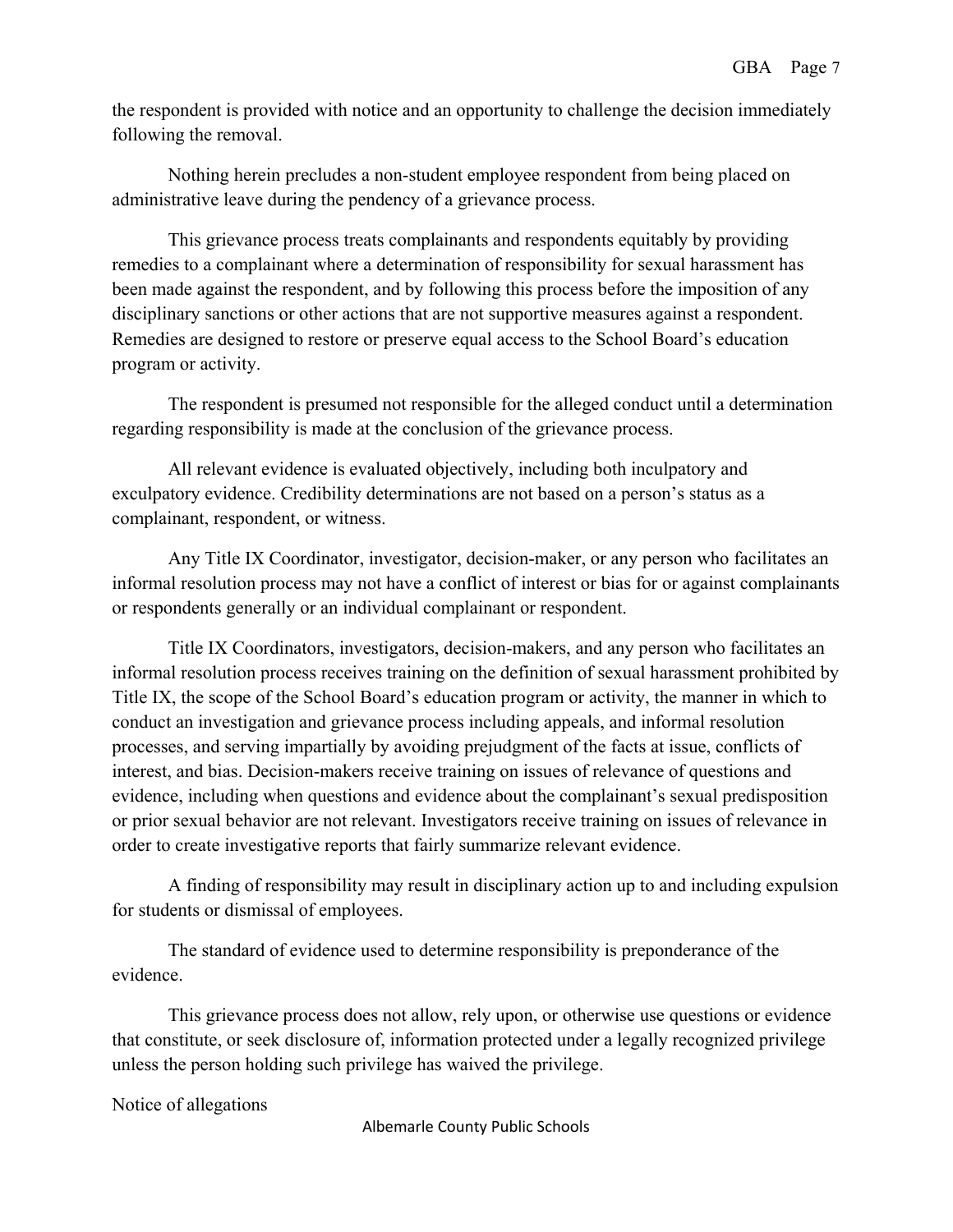On receipt of a formal complaint, the Title IX Coordinator gives the following written notice to the parties who are known:

- notice of the grievance process, including any informal resolution process, and
- notice of the allegations of sexual harassment potentially constituting sexual harassment prohibited by Title IX, including sufficient details known at the time and with sufficient time to prepare a response before any initial interview. Sufficient details include the identities of the parties involved in the incident, if known, the conduct allegedly constituting sexual harassment prohibited by Title IX, and the date and location of the alleged incident, if known.

The written notice

- includes a statement that the respondent is presumed not responsible for the alleged conduct and that a determination regarding responsibility is made at the conclusion of the grievance process;
- informs the parties that they may have an advisor of their choice, who may be, but is not required to be, an attorney, and may inspect and review evidence; and
- informs the parties of any provisions in the School Board's code of conduct or the superintendent's Standards of Student Conduct that prohibit knowingly making false statements or knowingly submitting false information during the grievance process.

If, in the course of an investigation, the investigator decides to investigate allegations about the complainant or respondent that are not included in the notice previously provided, notice of the additional allegations is provided to the parties whose identities are known.

### Dismissal of formal complaints

A formal complaint or any allegations therein must be dismissed if the conduct alleged in the complaint

- would not constitute sexual harassment prohibited by Title IX even if proved,
- did not occur in the School Board's education program or activity, or
- did not occur against a person in the United States.

Such a dismissal does not preclude action under another provision of the School Board's code of conduct or the superintendent's Standards of Student Conduct.

A formal complaint or any allegations therein may be dismissed if at any time during the investigation:

- a complainant notifies the Title IX Coordinator in writing that the complainant would like to withdraw the formal complaint or any allegations therein;
- the respondent is no longer enrolled or employed by the School Board; or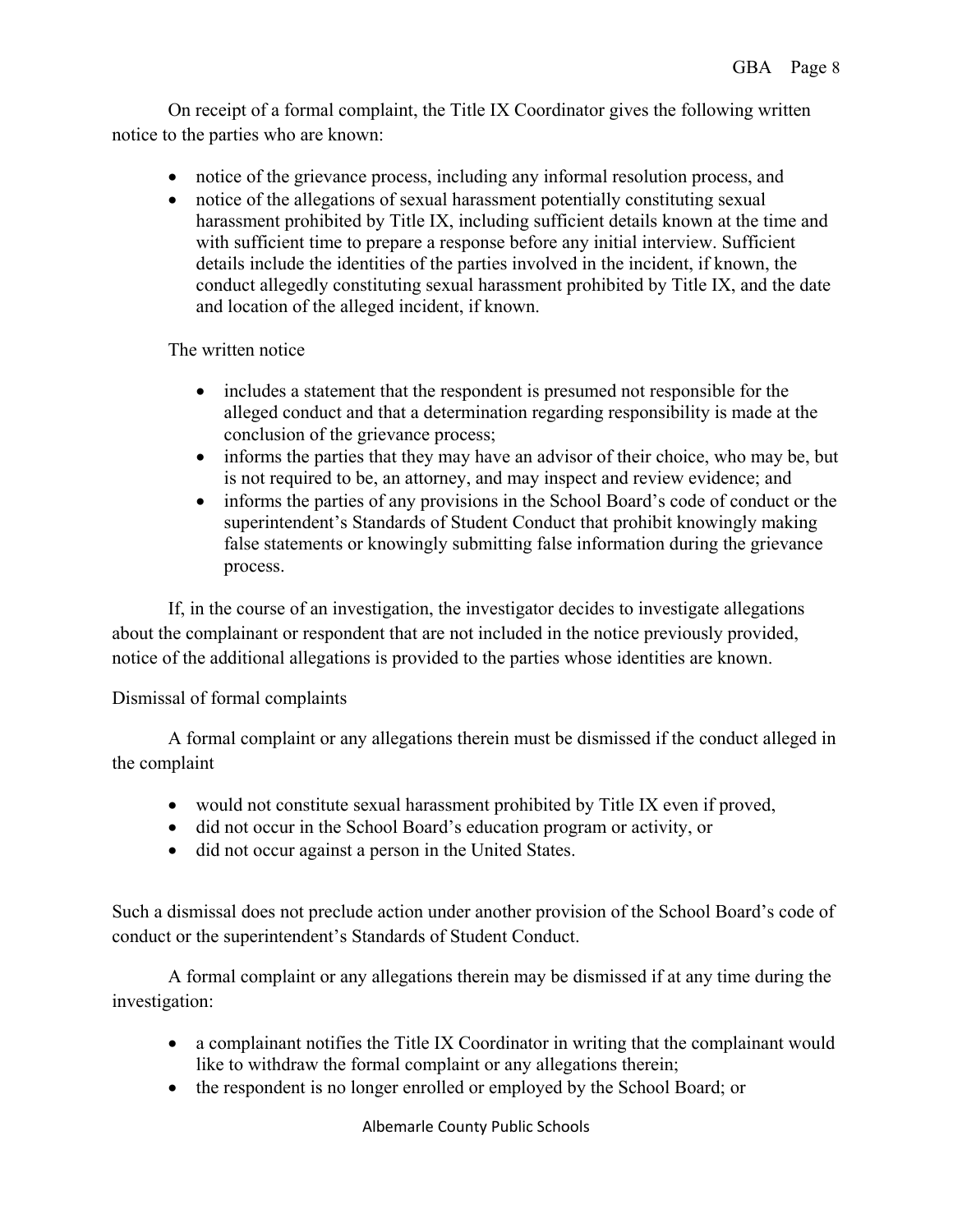• specific circumstances prevent the School Board from gathering evidence sufficient to reach a determination as to the formal complaint or allegations therein.

### Investigation of formal complaint

When investigating a formal complaint and throughout the grievance process, the burden of proof and the burden of gathering evidence sufficient to reach a determination regarding responsibility rests on the School Board and not on the parties provided that a party's records that are made or maintained by a physician, psychologist, or other recognized professional or paraprofessional acting in the professional's or paraprofessional's capacity, or assisting in that capacity, and which are made and maintained in connection with the provision of treatment to the party are not accessed, considered, disclosed or otherwise used without the voluntary, written consent of the party's parent, or the party if the party is an eligible student, to do so for this grievance procedure.

The parties have an equal opportunity to present witnesses, including fact and expert witnesses, and other inculpatory and exculpatory evidence.

The ability of the parties to discuss the allegations under investigation or to gather and present relevant evidence is not restricted.

The parties have the same opportunities to have others present during the grievance process, including the opportunity to be accompanied to any related meeting or proceeding by the advisor of their choice, who may be, but is not required to be, an attorney. The choice or presence of advisor for either the complainant for respondent is not limited in any meeting or grievance proceeding.

Any party whose participation is invited or expected is provided written notice of the date, time, location, participants, and purpose of all investigative interviews or other meetings with sufficient time for the party to prepare to participate.

The investigator provides both parties an equal opportunity to inspect and review any evidence obtained as part of the investigation that is directly related to the allegations raised in a formal complaint, including the evidence which will not be relied upon in reaching a determination regarding responsibility and inculpatory or exculpatory evidence whether obtained from a party or other source, so that each party can meaningfully respond to the evidence prior to conclusion of the investigation. Prior to the completion of the investigative report, the investigator must send to each party and the party's advisor, if any, the evidence subject to inspection and review in an electronic format or a hard copy, and the parties must have at least ten (10) days to submit a written response, which the investigator will consider prior to completion of the investigative report.

Albemarle County Public Schools The investigator creates an investigative report that fairly summarizes relevant evidence and, at least ten (10) days prior to the time a determination regarding responsibility is made,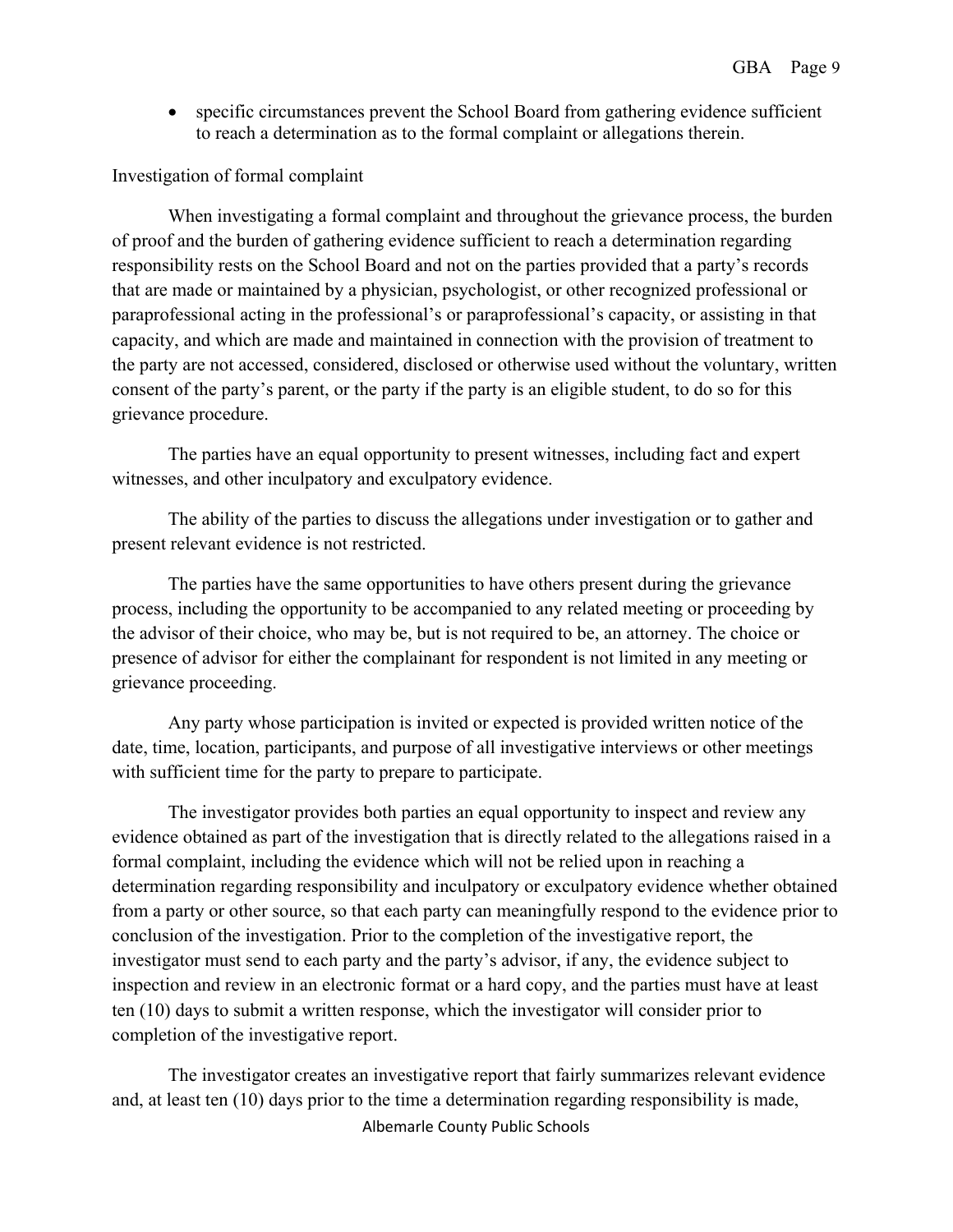sends to each party and the party's advisor, if any, the investigative report in an electronic format or a hard copy, for their review and written response.

After the investigator has sent the investigative report to the parties and before reaching a determination regarding responsibility, the decision-maker must afford each party the opportunity to submit written, relevant questions that the party wants asked of any party or witness, provide each party with the answers, and allow for additional, limited follow-up questions from each party. Questions and evidence about the complainant's sexual predisposition or prior sexual behavior are not relevant, unless such questions and evidence about the complainant's prior sexual behavior are offered to prove that someone other than the respondent committed the conduct alleged by the complainant, or if the questions and evidence concern specific incidents of the complainant's prior sexual behavior with respect to the respondent and are offered to prove consent. The decision-maker(s) must explain to the party proposing the question any decision to exclude a question as not relevant.

### Determination regarding responsibility

The decision-maker, who cannot be the same person as the Title IX Coordinator or the investigator, must issue a written determination regarding responsibility.

The written determination must include

- identification of the allegations potentially constituting sexual harassment prohibited by Title IX;
- a description of the procedural steps taken from the receipt of the formal complaint through the determination, including any notifications to the parties, interviews with parties and witnesses, site visits, and methods used to gather other evidence;
- findings of fact supporting the determination;
- conclusions regarding the application of the School Board's code of conduct or the superintendent's Standards of Student Conduct to the facts;
- a statement of, and rationale for, the result as to each allegation, including a determination regarding responsibility, any disciplinary sanctions the School Board imposes on the respondent, and whether remedies designed to restore or preserve equal access to the School Board's education program or activity will be provided to the complainant; and
- the procedures and permissible bases for the complainant and respondent to appeal.

The decision-maker must provide the written determination regarding responsibility to the parties simultaneously.

The determination regarding responsibility becomes final either on the date that the parties are provided with the written determination of the result of the appeal, if an appeal is filed, or, if an appeal is not filed, the date on which an appeal would no longer be considered timely.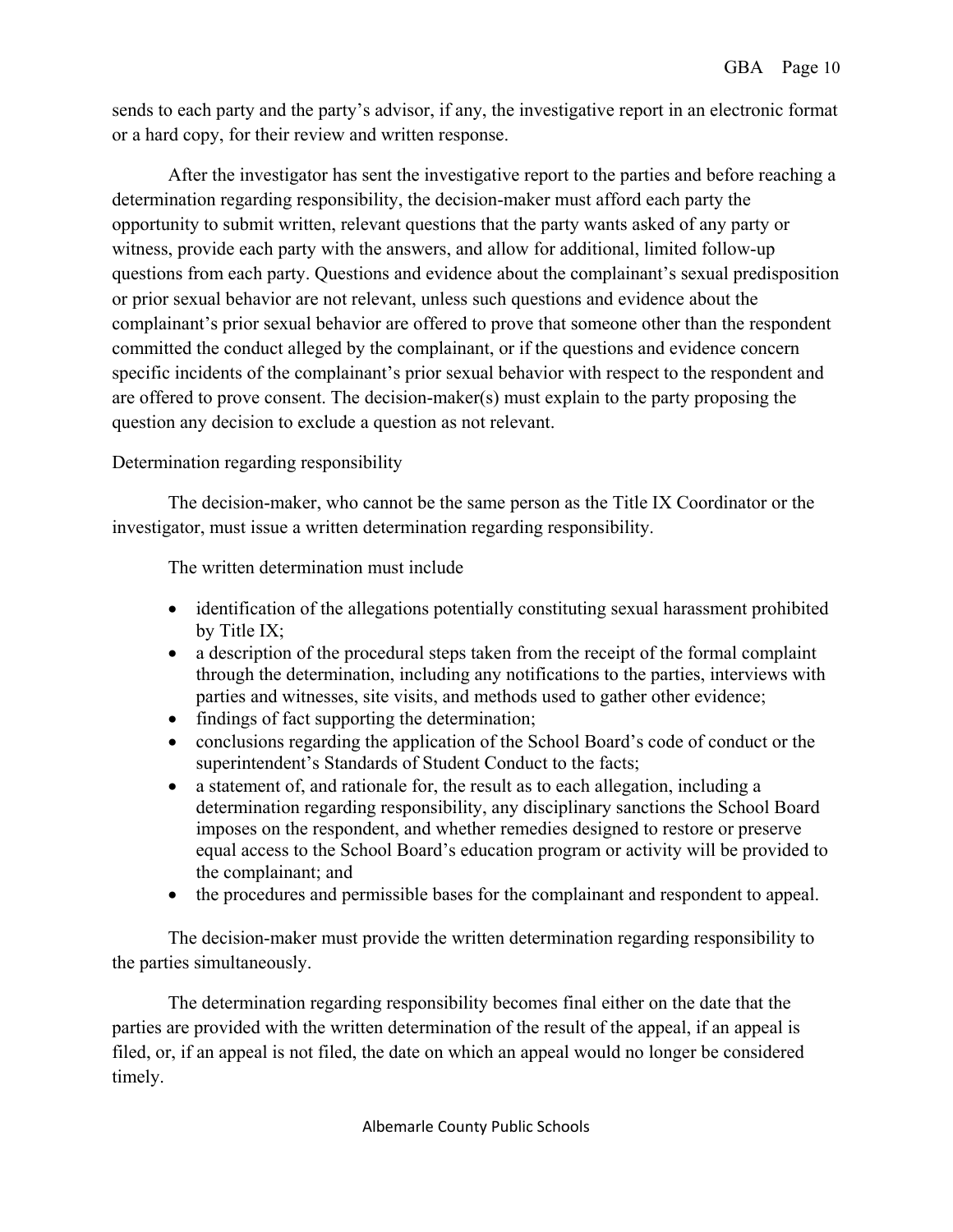The Title IX Coordinator is responsible for effective implementation of any remedies.

### Appeals

Either party may appeal from a determination regarding responsibility or from a dismissal of a formal complaint or any allegations therein, on the following bases:

- procedural irregularity that affected the outcome of the matter;
- new evidence that was not reasonably available at the time the determination regarding responsibility or dismissal was made, that could affect the outcome of the matter; and
- the Title IX Coordinator, investigator, or decision-maker had a conflict of interest or bias for or against complainants or respondents generally or the individual complainant or respondent that affected the outcome of the matter.

Notification of appeal must be given in writing to the Title IX Coordinator.

As to all appeals, the Title IX Coordinator

- notifies the other party in writing when an appeal is filed and implements appeal procedures equally for both parties;
- ensures that the decision-maker for the appeal is not the same person as the decisionmaker that reached the determination regarding responsibility or dismissal, the investigator, or the Title IX Coordinator; and
- ensures that the decision-maker for the appeal complies with the standards set forth in Title IX and this policy.

The appeal decision-maker

- gives both parties a reasonable, equal opportunity to submit a written statement in support of, or challenging, the outcome;
- reviews the evidence gathered by the investigator, the investigator's report, and the decision-maker's written decision;
- issues a written decision describing the result of the appeal and the rationale for the result; and
- provides the written decision simultaneously to both parties and the Title IX Coordinator.

## Timelines

The investigative report will be provided to the parties within a reasonably practicable timeframe. A decision will be issued within a reasonably practicable timeframe. Either party may appeal within ten (10) business days from the date the written determination regarding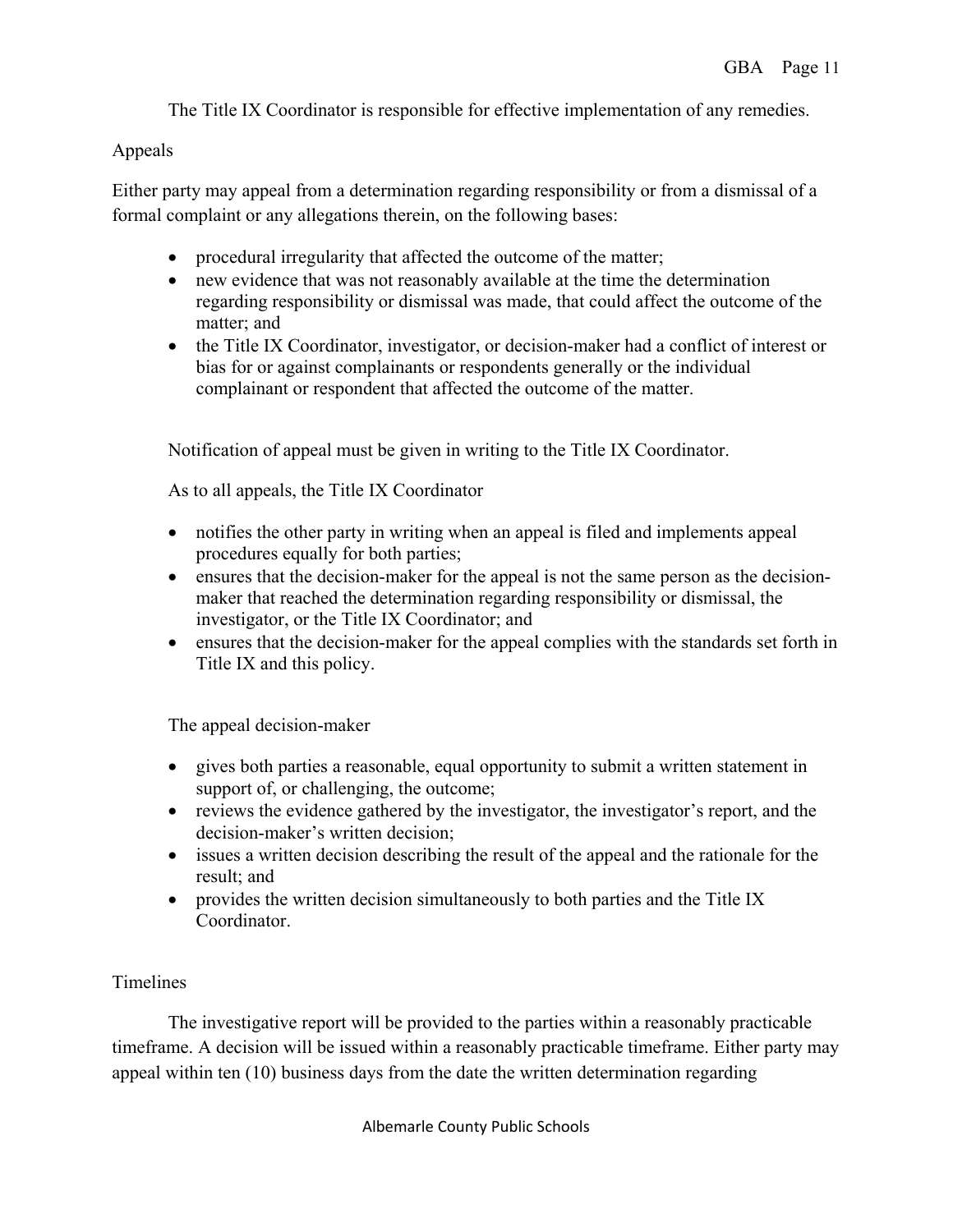responsibility is given to the parties. An appeal will be resolved in a reasonably practicable timeframe.

If the parties agree to an informal resolution process, these deadlines are tolled from the time one party requests an informal resolution process until either the time the other party responds, if that party does not agree to the informal resolution process, or until either party withdraws from the informal resolution process.

Temporary delays of the grievance process or the limited extension of time frames for good cause with written notice to the complainant and the respondent of the delay or extension and the reasons for the action are permitted. Good cause may include considerations such as the absence of a party, a party's advisor, or a witness; concurrent law enforcement activity; disciplinary processes required by law or School Board policy; or the need for language assistance or accommodation of disabilities.

### Informal Resolution Process

At any time during the formal complaint process and prior to reaching a determination regarding responsibility, the parties may participate in an informal resolution process, such as mediation, that does not involve a full investigation and determination of responsibility. When one party requests an informal resolution process, the other party must respond to the request within three (3) days. The informal resolution process must be completed within a reasonably practicable timeframe.

The informal resolution process must be facilitated by a trained educational professional, consultant, or other individual selected by the Title IX Coordinator under the following conditions:

- the parties are provided a written notice disclosing the allegations, the requirements of the informal resolution process, including the circumstances under which it precludes the parties from resuming a formal complaint arising from the same allegations; provided, however that at any time prior to agreeing to a resolution, any party has the right to withdraw from the informal resolution process, resume the grievance process with respect to the formal complaint, and be informed of any consequences resulting from participating in the informal resolution process, including the records that will be maintained or could be shared;
- the parties, voluntarily and in writing, consent to the informal resolution process; and
- the informal resolution process cannot be used to resolve allegations that an employee sexually harassed a student.

If the matter is resolved to the satisfaction of the parties, the facilitator shall document the nature of the complaint and the resolution, have both parties sign the documentation and receive a copy, and forward it to the Title IX Coordinator. If the matter is not resolved, the formal complaint process is resumed.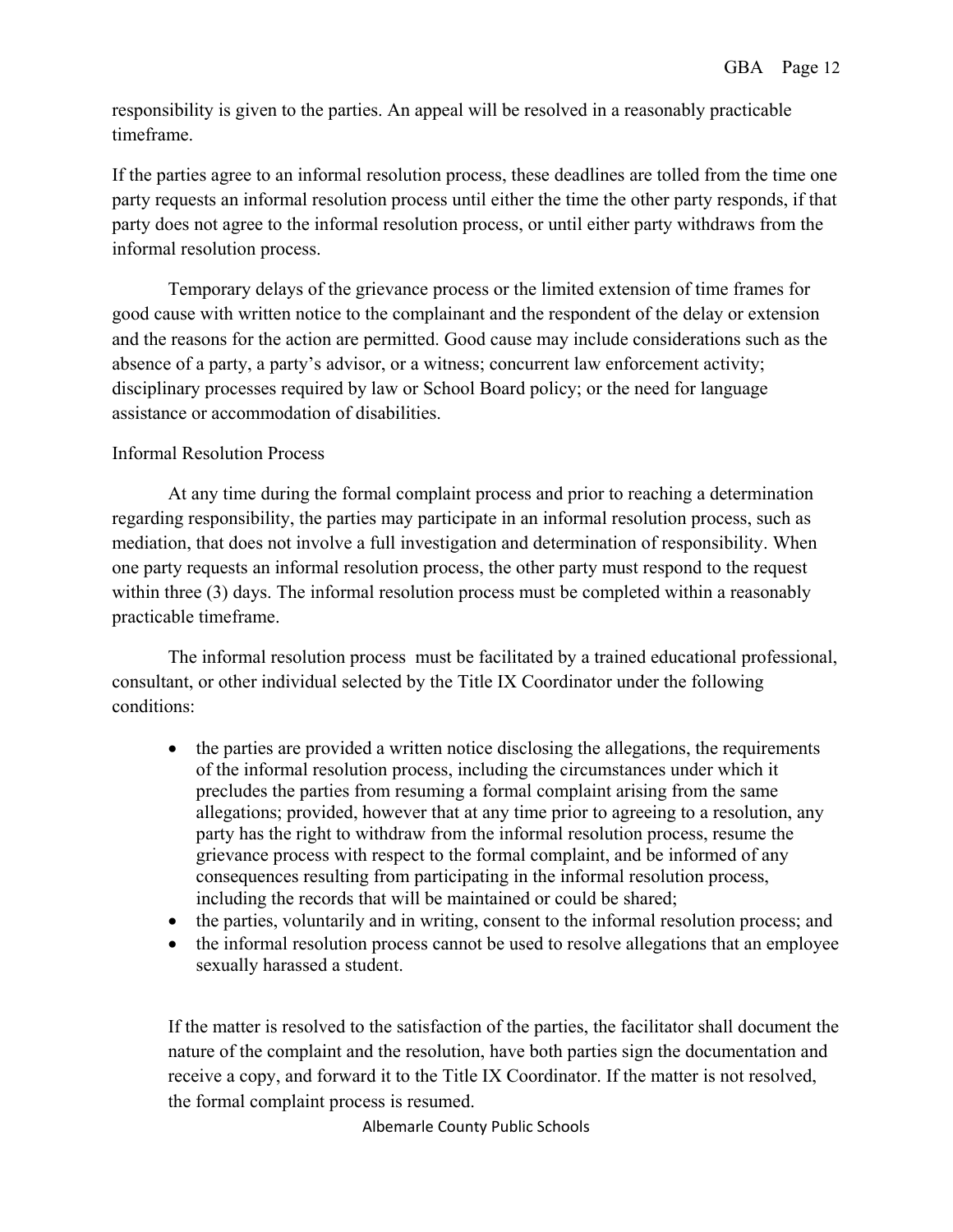Parties cannot be required to participate in an informal resolution process.

An informal resolution process is not offered unless a formal complaint is filed.

### Recordkeeping

The School Board will maintain for a period of seven (7) years records of:

- each investigation of allegations of sexual harassment prohibited by Title IX including any determination regarding responsibility and any audio or audiovisual recording or transcript, if any, required under the Title IX regulations, any disciplinary sanctions imposed on the respondent, and any remedies provided to the complainant designed to restore or preserve equal access to School Board's education program or activity;
- any appeal and the result therefrom;
- any informal resolution and the result therefrom; and
- all materials used to train Title IX Coordinators, investigators, decision-makers, and any person who facilitates an informal resolution process. These materials will also be made available on the School Board's website.

For each response required under 34 C.F.R. § 106.44, the School Board must create, and maintain for a period of seven (7) years, records of any actions, including any supportive measures, taken in response to a report or formal complaint of sexual harassment prohibited by Title IX. In each instance, the School Board will document the basis for its conclusion that its response was not deliberately indifferent, and document that it has taken measures designed to restore or preserve equal access to its education program or activity. If the School Board does not provide a complainant with supportive measures, then it will document the reasons why such a response was not clearly unreasonable in light of the known circumstances.

V. Retaliation

Retaliation against students or school personnel who report harassment or participate in any related proceedings is prohibited. The School Division shall take appropriate action against students or school personnel who retaliate against any student or school personnel who reports alleged harassment or participates in related proceedings. The Title IX Coordinator will inform persons who make complaints, who are the subject of complaints, and who participate in investigations, of how to report any subsequent problems.

VI. Right to Alternative Complaint Procedure

Nothing in this policy shall deny the right of any individual to pursue other avenues of recourse to address concerns relating to prohibited harassment including initiating civil action, filing a complaint with outside agencies or seeking redress under state or federal law.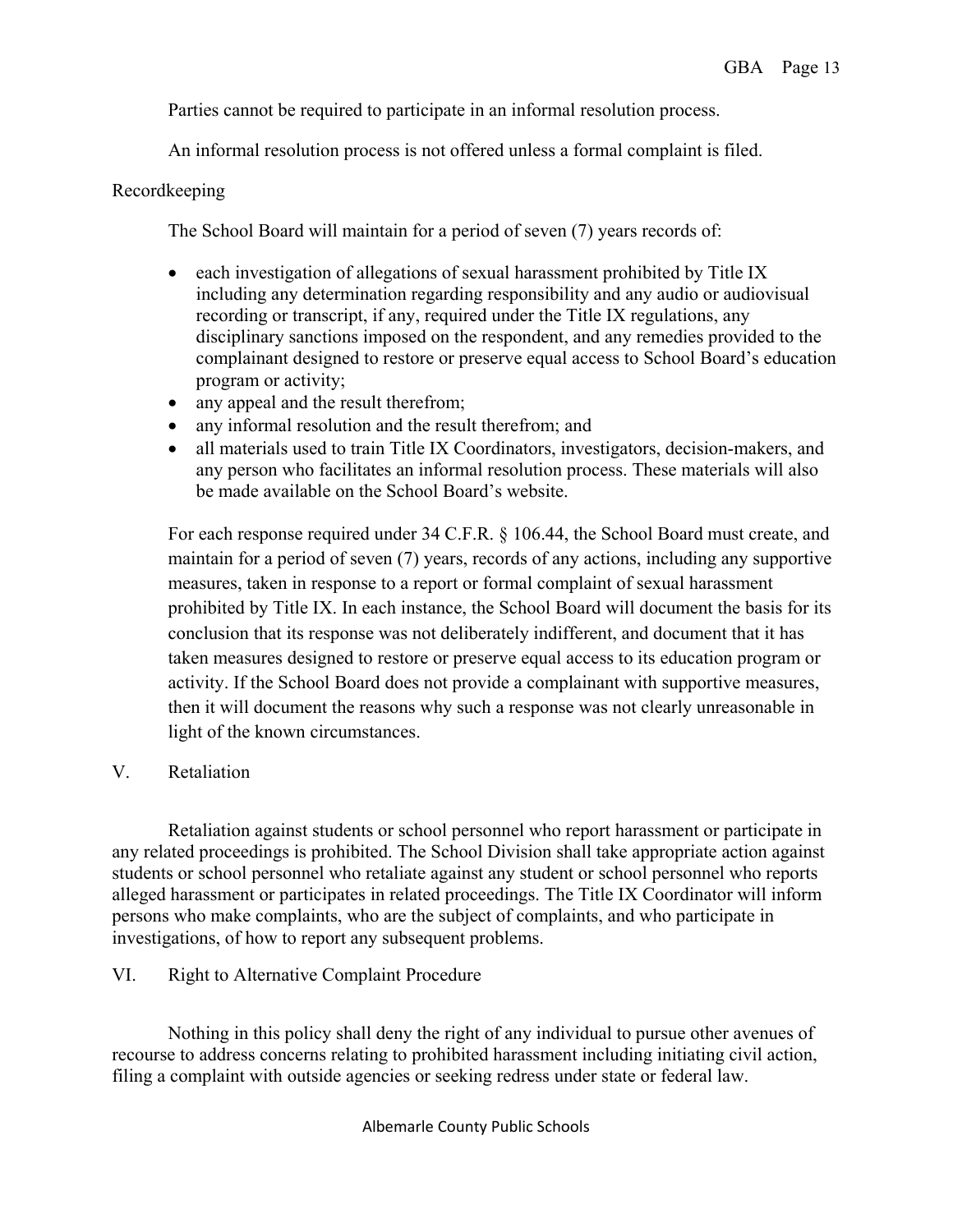VII. Prevention and Notice of Policy

Training to prevent harassment prohibited by law or this policy is included in employee and student orientations as well as employee in-service training.

This policy is: (1) displayed in prominent areas of each division building in a location accessible to students, parents and school personnel; (2) included in the student and employee handbooks; and (3) sent to parents of all students within thirty (30) calendar days of the start of school. Further, all students, and their parents/guardians, and employees are notified annually of the names and contact information of the Compliance Officers.

VIII. False Charges

Students or school personnel who knowingly make false charges of harassment shall be subject to disciplinary action as well as any civil or criminal legal proceedings.

| Adopted:       | May 9, 2013                                                         |
|----------------|---------------------------------------------------------------------|
| Amended:       | January 8, 2015; February 25, 2016; December 10, 2020; September 9, |
|                | 2021                                                                |
| Equity review: | December 10, 2020; September 9, 2021                                |
|                |                                                                     |

Legal Refs: 20 U.S.C. §§ 1681-1688. 29 U.S.C. § 794. 42 U.S.C. §§ 2000d-2000d-7. 42 U.S.C. §§ 2000e-2000e-17. 42 U.S.C. § 2000ff-1. 34 C.F.R. 106.2, 106.8, 106.9, 106.30, 106.44, 106.45, 106.71. Code of Virginia, 1950 as amended, §§ 2.2-3900, 2.2-3901, 2.2-3902, 22.1-23.3.

Cross Refs : AC, *Nondiscrimination* AD, *Educational Philosophy* GB, *Equal Employment Opportunity/Nondiscrimination* JB, *Equal Educational Opportunities/Nondiscrimination* JFC, *Student Conduct* JHG, *Child Abuse and Neglect Reporting*